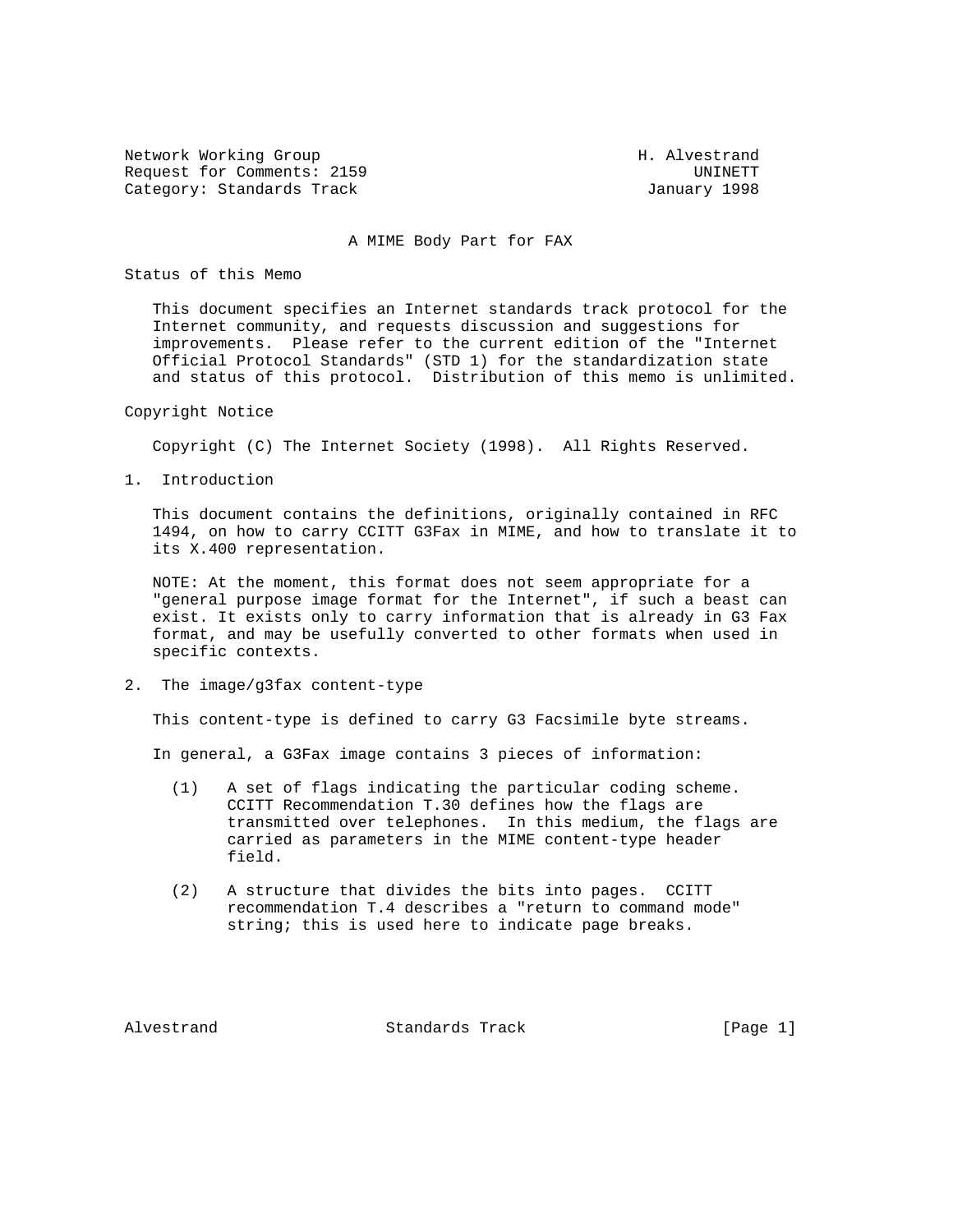(3) For each page, a sequence of bits that form the encoding of the image. CCITT recommendation T.4 defines the bit image format. This is used without change. The highest bit of the first byte is the first bit of the T.4 bitstream.

2.1. G3Fax Parameters

The following parameters are defined:

- (1) page-length possible values: A4, B4 and Unlimited
- (2) page-width possible values: A3, A4, B4
- (3) encoding possible values: 1-dimensional, 2-dimensional, Uncompressed
- (4) resolution possible values: Fine, Coarse
- (5) DCS a bit string, represented in Base64.
- (6) pages an integer, giving the number of pages in the document
- If nothing is specified, the default parameter settings are:

 page-length=A4 page-width=A4 encoding=1-dimensional resolution=Coarse

Alvestrand Standards Track [Page 2]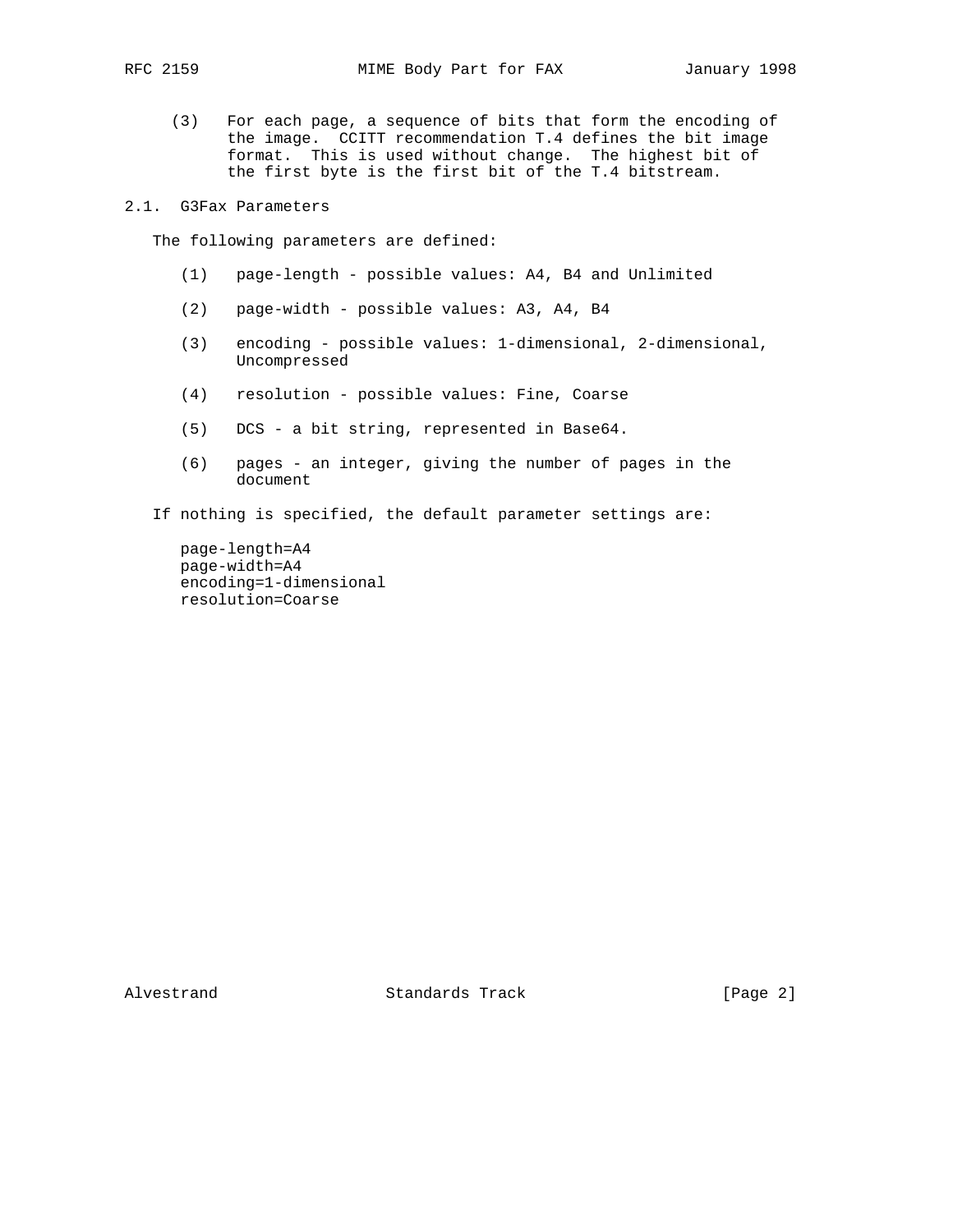It is possible (but misleading) to view the representation of these values as single-bit flags. They correspond to the following bits of the T.30 control string and X.400 G3FacsimileParameters:

| Parameter                                                                 | $T.30$ bit             | X.400 bit |
|---------------------------------------------------------------------------|------------------------|-----------|
| page-length=A4<br>page-length=B4<br>page-length=Unlimited                 | no bit set<br>19<br>20 | 21<br>20  |
| page-width=A4<br>page-width=A3<br>page-width=B4                           | no bit set<br>18<br>17 | 22<br>23  |
| encoding=1-dimensional<br>encoding=2-dimensional<br>encoding=Uncompressed | no bit set<br>16<br>26 | 8<br>30   |
| resolution=Coarse<br>resolution=Fine                                      | no bit set<br>15       | 9         |

 The reason for the different bit numbers is that X.400 counts bits in an octet from the MSB down to the LSB, while T.30 uses the opposite numbering scheme.

 If any bit but these are set in the Device Control String, the DCS parameter should be supplied.

# 2.2. Content Encoding

 X.400 defines the g3-facsimile data stream as a SEQUENCE of BIT STRINGs. Each BIT STRING is a page of facsimile image data, encoded as defined by Recommendation T.4. The following content encoding is reversible between MIME and X.400 and ensures that page breaks are honored in the MIME representation.

An EOL is defined as a bit sequence of

000000000001 (eleven zeroes and a one).

 Each page of the message is delimited by a sequence of six (6) EOLs that MUST start on a byte boundary. The image bit stream is padded with zeroes as needed to achieve this alignment.

 Searching for the boundary is a matter of searching for the byte sequence (HEX) 00 10 01 00 10 01 00 10 01, which cannot occur inside the image.

Alvestrand Standards Track [Page 3]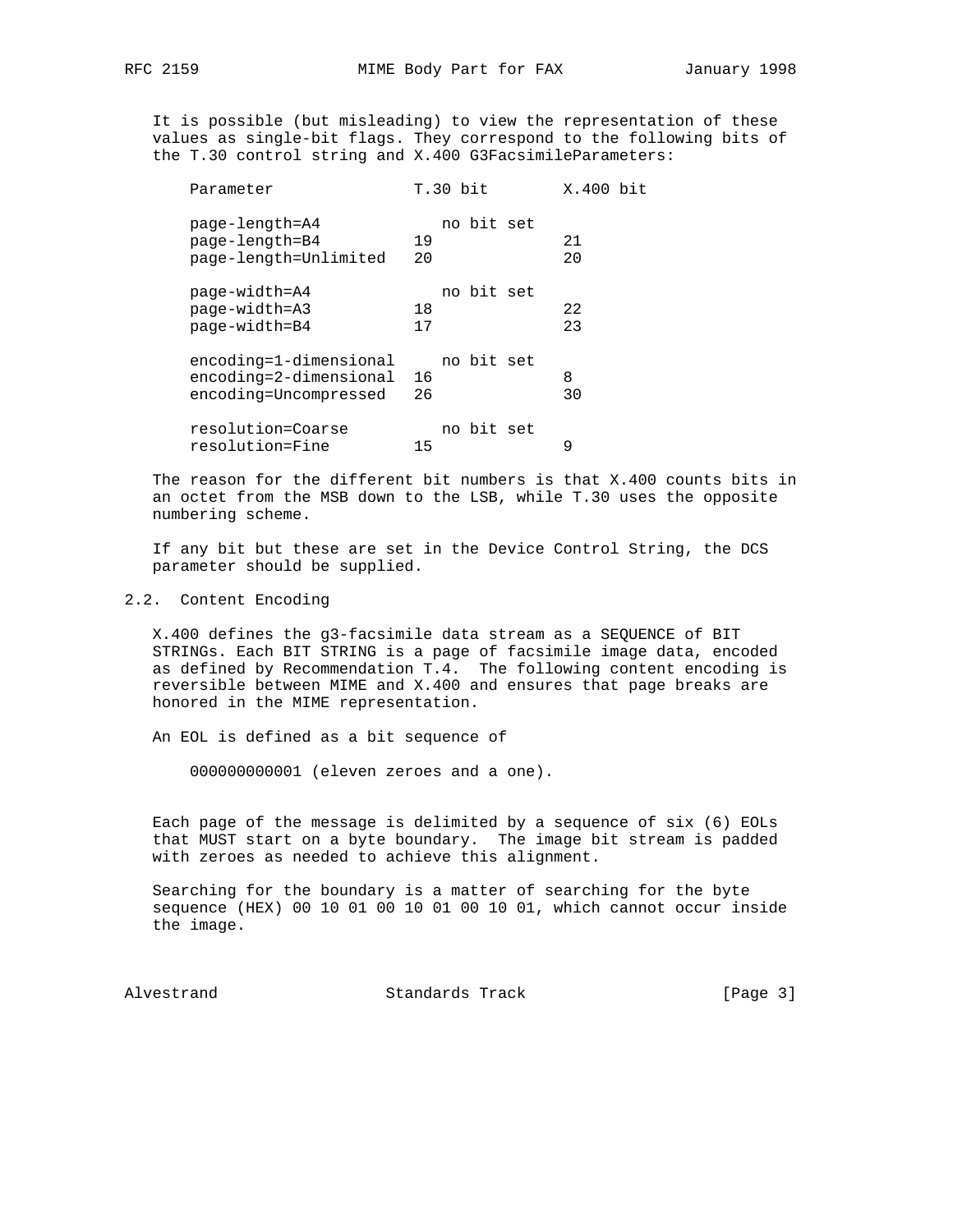See Section 7.5 for the algorithm on conversion between this encoding and the X.400 encoding.

 The Base64 content-transfer-encoding is appropriate for carrying this content-type.

3. g3-facsimile - image/g3fax

 X.400 Body part: g3-facsimile MIME Content-Type: image/g3fax Conversion Type: nearly Byte copy Comments:

 The Parameters of the X.400 G3Fax body part are mapped to the corresponding Parameters on the MIME Image/G3Fax body part and vice versa. Note that:

- (1) If fineResolution is not specified, pixels will be twice as tall as they are wide
- (2) If any bit not corresponding to a specially named option is set in the G3Fax NonBasicParameters, the "DCS" parameter must be used.
- (3) Interworking is not guaranteed if any bit apart from those specially named are used in the NonBasicParameters

From X.400 to G3Fax, the body is created in the following way:

- (1) Any trailing EOL markers on each bitstring is removed. The bit order is changed to conform to the most common Internet encoding (highest bit of first byte = first bit of the G3Fax). The bitstring is padded to a byte boundary.
- (2) 6 consecutive EOL markers are appended to each bitstring.
- (3) The padded bitstrings are concatenated together

 An EOL marker is the bit sequence 000000000001 (11 zeroes and a one).

From G3Fax to X.400, the body is created in the following way:

 (1) The body is split into bitstrings at each occurrence of 6 consecutive EOL markers. Trailing EOLs must NOT be removed, since the X.400 Implementor Guide recommends that each page should end with 6 consecutive EOLs. (This is a change from RFC 1494).

Alvestrand **Standards Track** [Page 4]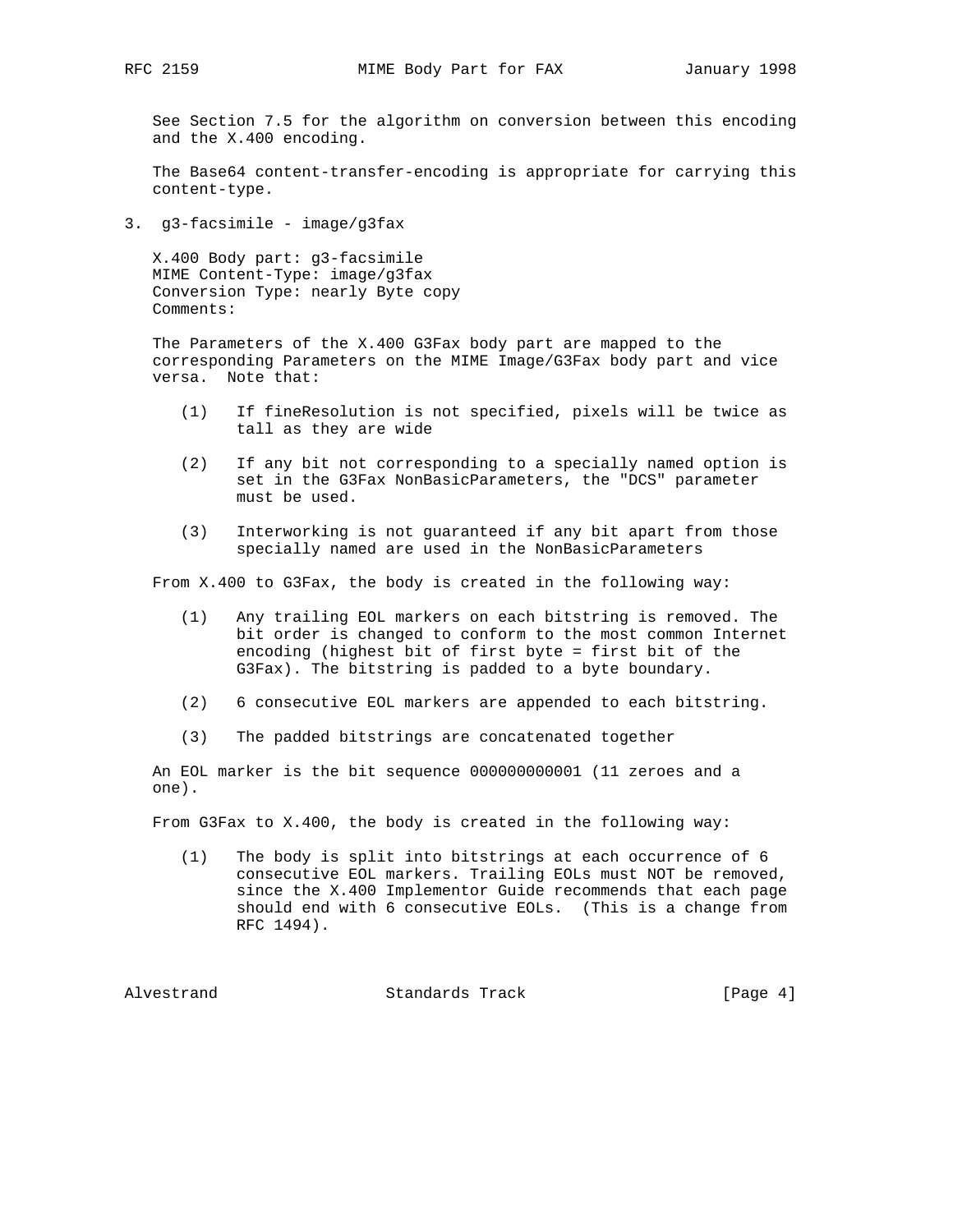- (2) Each bitstring is made into an ASN.1 BITSTRING, reversing the order of bits within each byte to conforom to the X.400 Implementors Guide recommendation for bit order in the G3Fax body part.
- (3) The bitstrings are made into an ASN.1 SEQUENCE, which forms the body of the G3Fax body part.
- 4. Usability of G3Fax body parts

 This section is not part of the proposed standard, but is intended as guidance for people implementing G3Fax handling, so that they know a little about what to expect.

 The DCS bitstring is a LONG thing; the T.30 Recommendation (1993) gives 67 bits with specific functions, SG8 Report R33 extends this to 75 bits, and Report R41 (approved in 1995) extends it to 79 bits. (For curiosity - bit 68 says that the coding is JPEG; bit 27 is "error correcting mode). No sane implementor will send such things without being able to negotiate them down if the recipient doesn't support it, but there is no guarantee that messages with such bits set in the DCS won't arrive through X.400.

 The ISO P2 profile from 1995 [PROFILE] says that the profile makes support for reception of two-dimensional and fine-resolution mandatory if g3-facsimile is supported at all. Research by Andrew Gordon of Net-Tel indicates that it is easy for an access unit to support fine resolution, unlimited length and B4 length, while support for B4 width is nearly impossible, and A3 width is hard.

 Another interesting point is that some fax machines have trouble if the scan lines do not contain exactly the declared number of pixels on each scan line, so "omitting right-hand white space" is likely to give trouble.

5. Security Considerations

There are no known security issues specific to the FAX body part.

Alvestrand Standards Track [Page 5]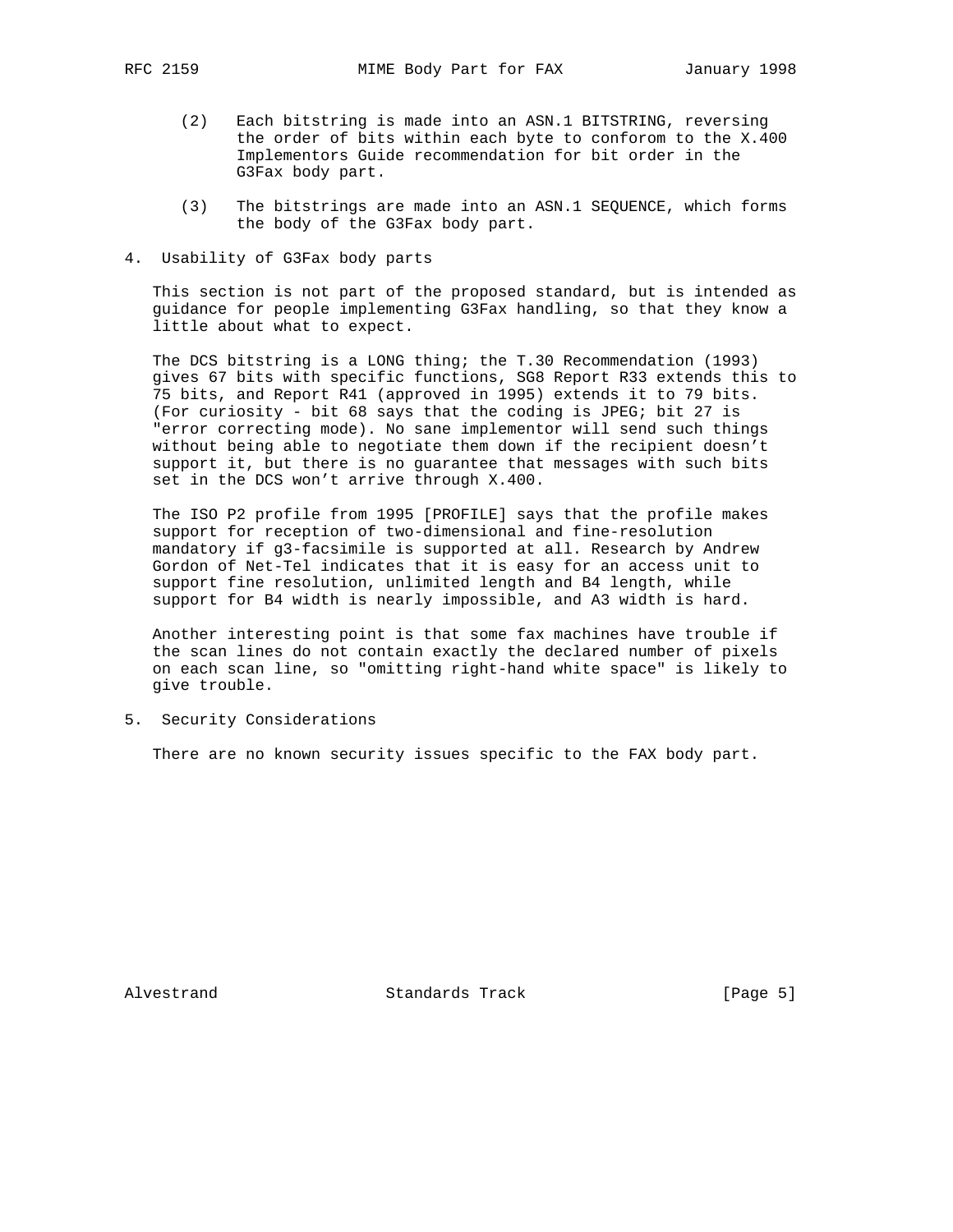6. References

## [MIME]

 Freed, N., and N. Borenstein, "Multipurpose Internet Mail Extensions (MIME) Part One: Format of Internet Message Bodies", RFC 2045, November 1996.

# [GUIDE]

X.400 Implementor's Guide, version 8.

 [PROFILE] ISO/IEC ISP 12062-2: 1995:

[T.30]

 ITU-T Recommendation T.30 (1993): Procedures for document facsimile transmission in the general switched telephone network.

7. Author's Address

 Harald Tveit Alvestrand UNINETT P.O.box 6883 Elgeseter N-7002 Trondheim NORWAY

EMail: Harald.T.Alvestrand@uninett.no

Alvestrand Standards Track [Page 6]